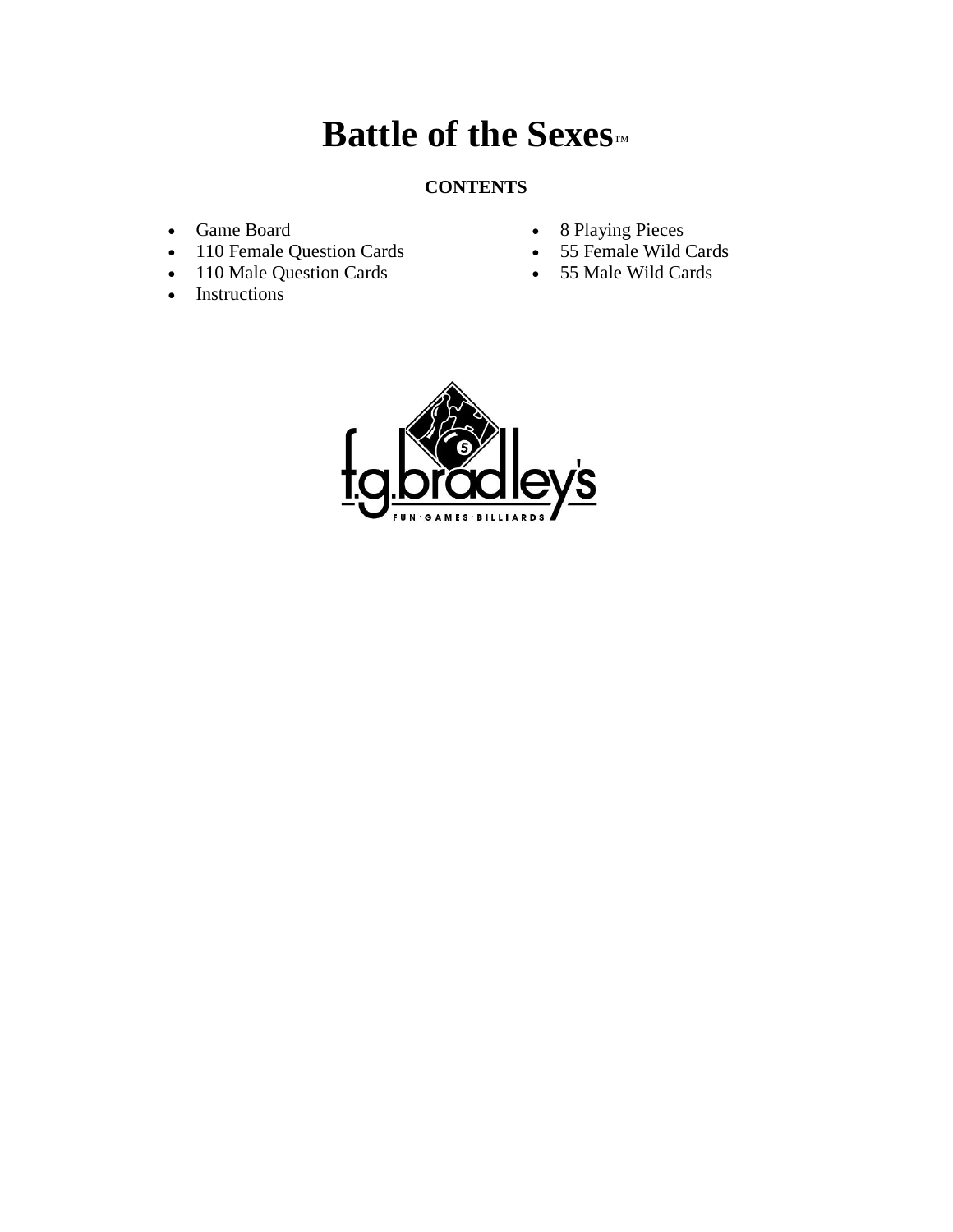## **OBJECT**

To test your knowledge of the opposite sex through a series of gender-based questions. The first player or team to get their 2 pawns across to the other side of the board wins the game.

# SET UP

Battle of the Sexes can be played individually or in teams. The word 'player' is used to describe either individual players or teams.

1. Each player is given two pawns. Red pawns for females and blue pawns are for males. Each player places one of the pawns at START on the game board (any space at the beginning of a lane with the appropriate gender sign on it). The second pawn is kept off the game board until the first pawn has been moved to the opposite side of the game board or taken prisoner by your opponent.

2. Separate the 4 different card decks and shuffle each deck (female question cards, male question cards, female wild cards and male wild cards). Place all 4 card decks in the appropriate space on the game board.

## TYPE OF CARDS

- **Female Question Cards** These questions have a female bias and are asked of the male opponents.
- **Male Question Cards**

These questions have a male bias and are asked of the female opponents.

#### • **Female Wild Cards**

These cards have directions for either player to follow. Male players follow the male directions and female players follow female directions. Female wild cards favor females and act as a defense against males.

#### • **Male Wild Cards**

These cards have directions for either player to follow. Male players follow the male directions and female players follow female directions. Male wild cards favor the males and act as a defense against females.

A player will only pick up a WILD CARD if her or she lands on a WILD CARD space at the end of his/her turn.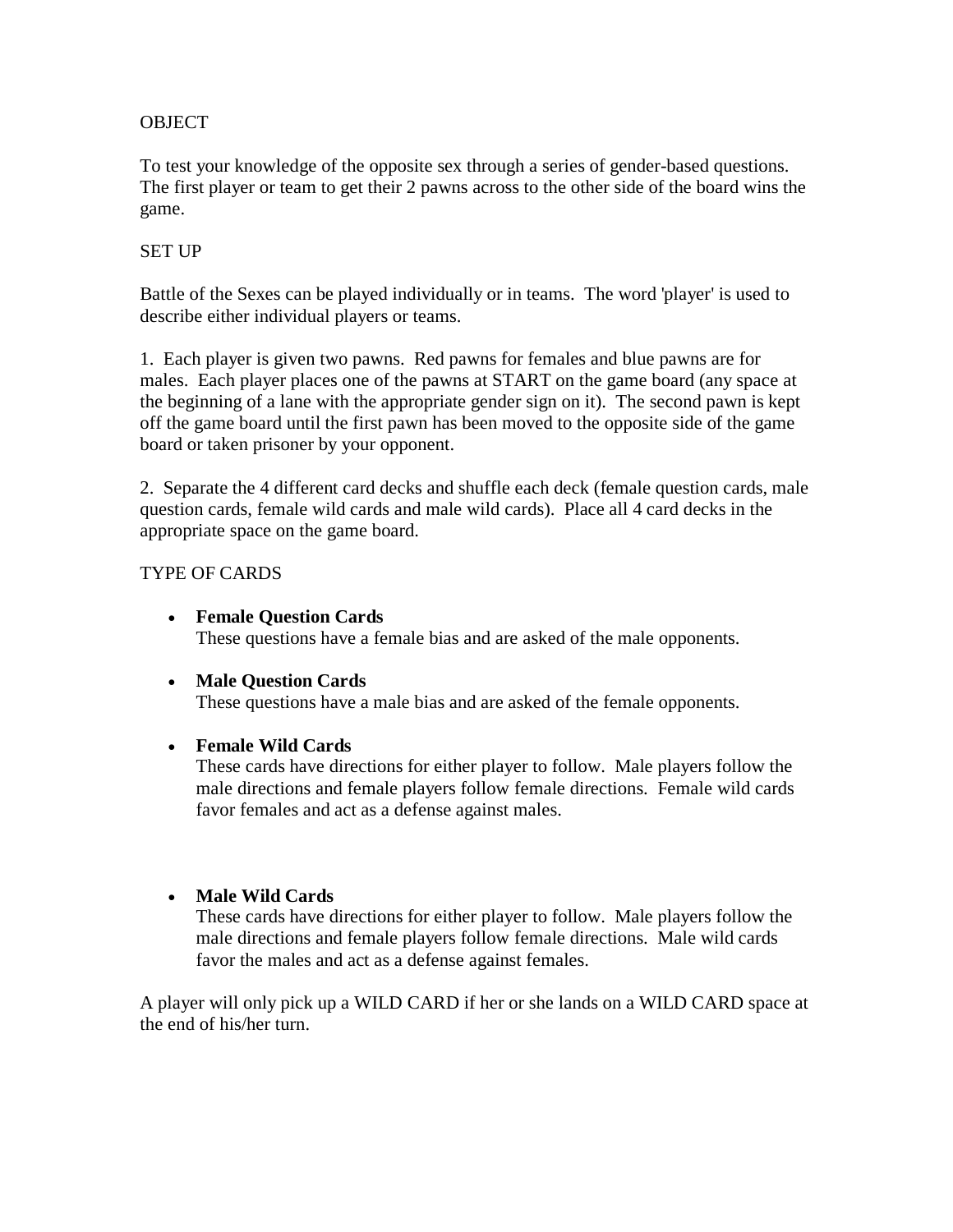## WILD CARDS

1. A player will only pick up the **opposite sex** WILD CARD if he or she lands on the **opposite sex** WILD CARD space at the end of his or her turn.

• For example, if a player ends his or her turn on an **opposite sex** WILD CARD, he or she must pick up the **opposite sex** WILD CARD and follow its directions.

2. A player will only pick up the **same sex** WILD CARD as he or she lands on the **same sex** WILD CARD position regardless of the stage of his or her turn.

• For example, if a player answers the first question correctly and lands on a **same sex** WILD CARD position, the player picks up the **same sex** WILD CARD and follows its directions. Then the player continues answering the remainder of the questions until he or she answers incorrectly or she has answered all questions correctly.

# PLAYING THE GAME

- 1. Toss a coin to decide which player or team starts the game.
	- If the female player wins the toss, then the game begins with the male player picking up the top Male Question Card and asking any one of the three questions to his female opponent.
	- If the question is answered correctly, the female moves ahead one space and another question from that same card is asked. If all three questions are answered correctly the female will have moved the maximum of three spaces and her turn is over.
	- If the question is answered incorrectly, the player's turn is over and the question card is returned to the bottom of the deck.

2. Play continues to the left or alternates between opposing teams. For example, if the first turn started with the males asking the questions, the second turn starts with the females asking the questions.

3. Two pawns may rest on the same space at the same time.

4. Once a player's first pawn reaches the opposite side of the board, place the second pawn at the START position.

- 5. During the course of the game, each player has the opportunity to take ONLY ONE of his or her opponent's pawn prisoner. This can be done by landing on a space where your opponent's pawn is already positioned at the end of your turn.
	- A player can only take a pawn prisoner once and only if their opponent still has possession of his or her second pawn. If a pawn is taken prisoner, the pawn is placed on the captor's starting position until freed.
	- To free a pawn, a player must move their second or existing pawn across to the other side of the board. When a pawn is freed, it is placed back to the start position.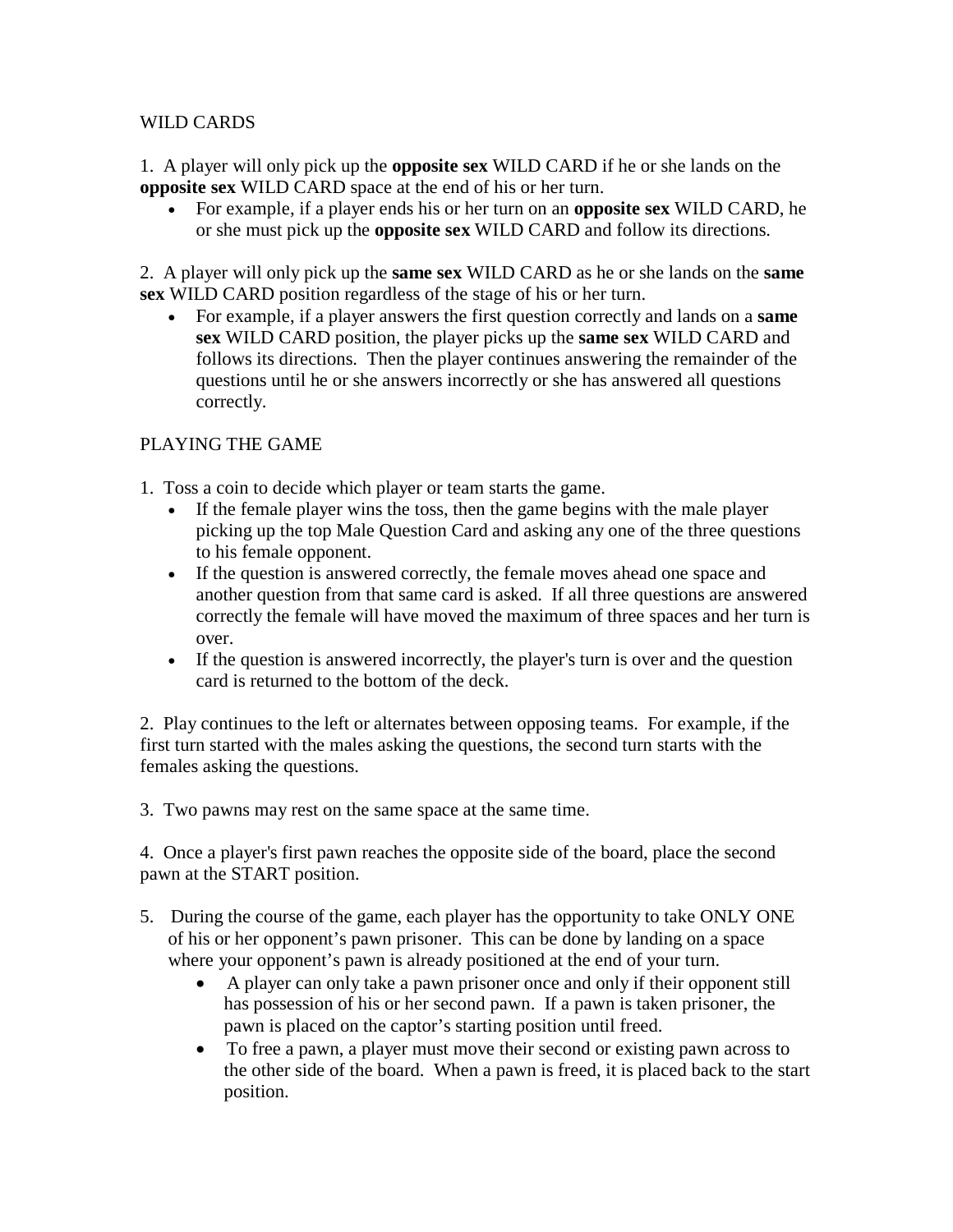#### WINNING THE GAME

The first player or team to get their 2 pawns to the other side of the board wins the game.

#### TWO PLAYERS

If there are only two players participating – both sexes must be represented and must sit opposite each other. The first person to get both their tokens to the other side of the board wins the game.

#### THREE PLAYERS

The rules are slightly different if there are two males and one female participating (or vice versa). The two male players operate from the male side of the board, and the female the other side. In this scenario, the two male players team up against the female. Together they need to get all their tokens across to the female side to win the game.

To balance the competition, the female is allocated four tokens at the start of the game and must get all of them over to the male side to win.

To determine who starts the game, one male player should be nominated to take part in the coin toss. If the males win, *the female player will begin* by asking the first question to one of the male players. She will then have her turn before asking another series of questions to the second male player. All players must answer their questions individually and without the help of their teammates.

#### FOUR OR MORE PLAYERS

If there are more than two people playing, couples can either play separately or each side can team up and make it a combined battle between men and women.

If couples choose to play separately the rules are the same as for TWO PLAYERS – each couple finishes the game when one player gets both their tokens to the other side.

If teams are formed, couples still play against each other using the same rules. However, the winning sex is determined by which gender moved the most number of individual tokens to the opposite side of the board.

In either case, to work out who starts the game – nominate one female and one male player to participate in a coin toss. Once the first couple has asked each other a series of questions, play moves to the next couple.